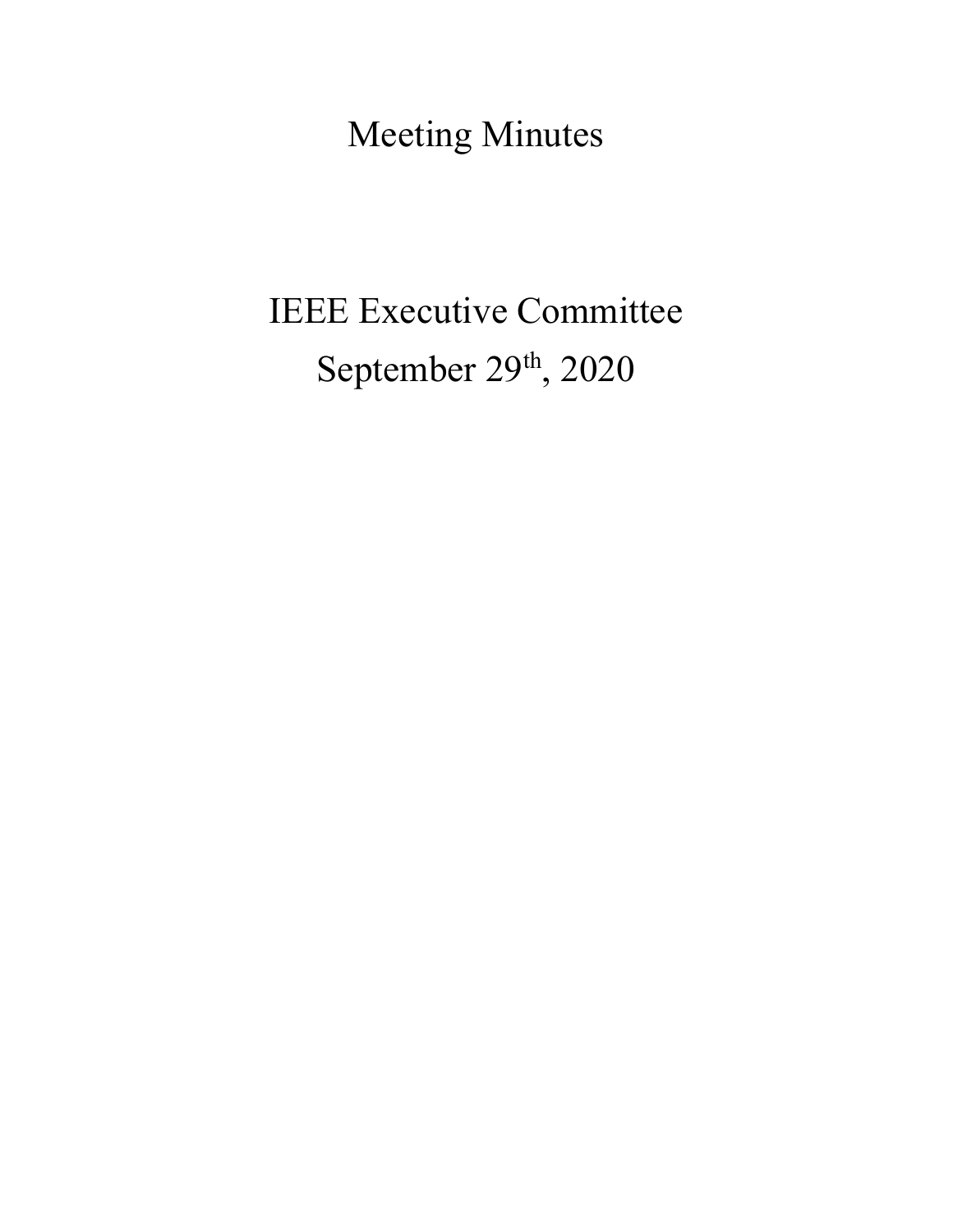

University of Saskatchewan IEEE Student Branch Meeting minutes for Sept 29, 2020 Page 2 of 6

### 1. CALL MEETING TO ORDER

Motion: Braeden Second: Leo

# 2. CALL FOR QUORUM

| <b>ABSENT</b> | <b>PRESENT</b>   | <b>POSITION</b>                   | <b>MEMBER</b>          | <b>SIGNATURES</b> |
|---------------|------------------|-----------------------------------|------------------------|-------------------|
|               | X                | Chair*                            | Alexandria Shields     |                   |
|               |                  |                                   | (Lexie)                |                   |
|               | $\mathbf{x}$     | Vice Chair*                       | Jonathan Tu            |                   |
|               | X                | Finance Director*                 | Rafeh Khan             |                   |
|               | X                | Academic Director*                | Devin Ramaswami        |                   |
|               | $\mathbf{x}$     | Social Director*                  | Leo Blocka             |                   |
|               | $\mathbf{x}$     | <b>Public Relations Director*</b> | <b>Austin Grismer</b>  |                   |
|               | $\boldsymbol{x}$ | McNaughton Director*              | Braeden Leisler        |                   |
|               |                  | Illumination Director*            | N/A                    |                   |
|               | $\mathbf{x}$     | Community Outreach Director*      | Nate Berzolla          |                   |
|               | X                | Grad. Banquet Director*           | <b>Riley Stevenson</b> |                   |
|               |                  | <b>Robotics Coordinator</b>       | N/A                    |                   |
|               |                  | Grad. Student Rep.                | N/A                    |                   |
|               |                  | Second Year Rep.                  | N/A                    |                   |
|               |                  | Third Year Rep.                   | N/A                    |                   |
|               | X                | Fourth Year Rep.                  | Dayne Gawley           |                   |
|               | X                |                                   | Dayton Haubrich        |                   |

\* Indicates Officer positions entitled to vote and compose the "Executive Committee".

Executive Meetings are only to be attended by Executive members, the Class Representative Committee and any non-Executive individual(s) invited by the Branch Chair for official purposes (Constitution Article 9, Section 2).

Quorum for any Executive meeting is two-thirds of the Executive. No motions can be passed without quorum. With quorum, all motions may be passed by simple majority vote (Constitution Article 9, Section 4).

# 3. Accept meeting minutes from last meeting

Motion: Jonathan Result: Pass Against: 0 Abstain: 3 (Raf, Leo, Nate) For: 5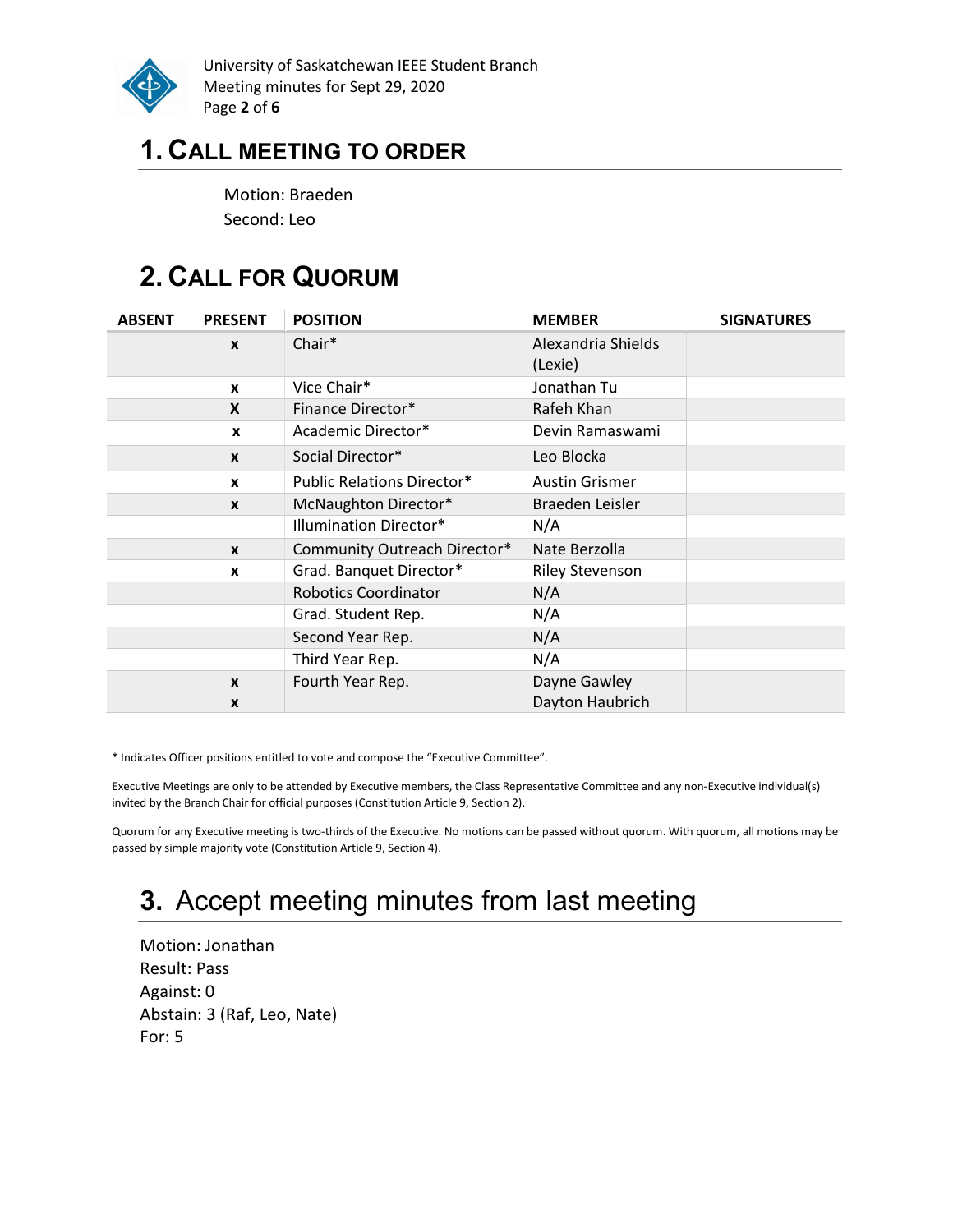

### 4. NEW BUSINESS

4.1. Executive Items

#### **Chair**

- Welcome
	- o New IEEE Executive members (Leo, Nate)
	- o New Class Reps (Dayton)
- **•** One position still open (Illumination)
	- $\circ$  Can vote to appoint on Oct 15<sup>th</sup>
- **EXECUTE:** IEEE Show and Tell
	- o No response from the email
- We have officially been ratified by the USSU
- **IEEE AGM** 
	- $\circ$  Nov 13<sup>th</sup>, 2020

Motion to appoint Alex Bechtold as the 3rd year rep

Motion: Braeden Result: Pass Against: 0 Abstain: 0 For: 8

Vice Chair

**Still collecting IEEE member numbers and NSIDs** 

#### Financial Director

- Reimbursement to Lexie for both Jack box games (steam) of \$95.16
	- o Motion: Rafeh
	- o Result: Pass
	- o Against:0
	- o Abstain:0
	- o For:8
- Clothing Sale
	- o Working on the numbers for that
- **Working on the budget for the year**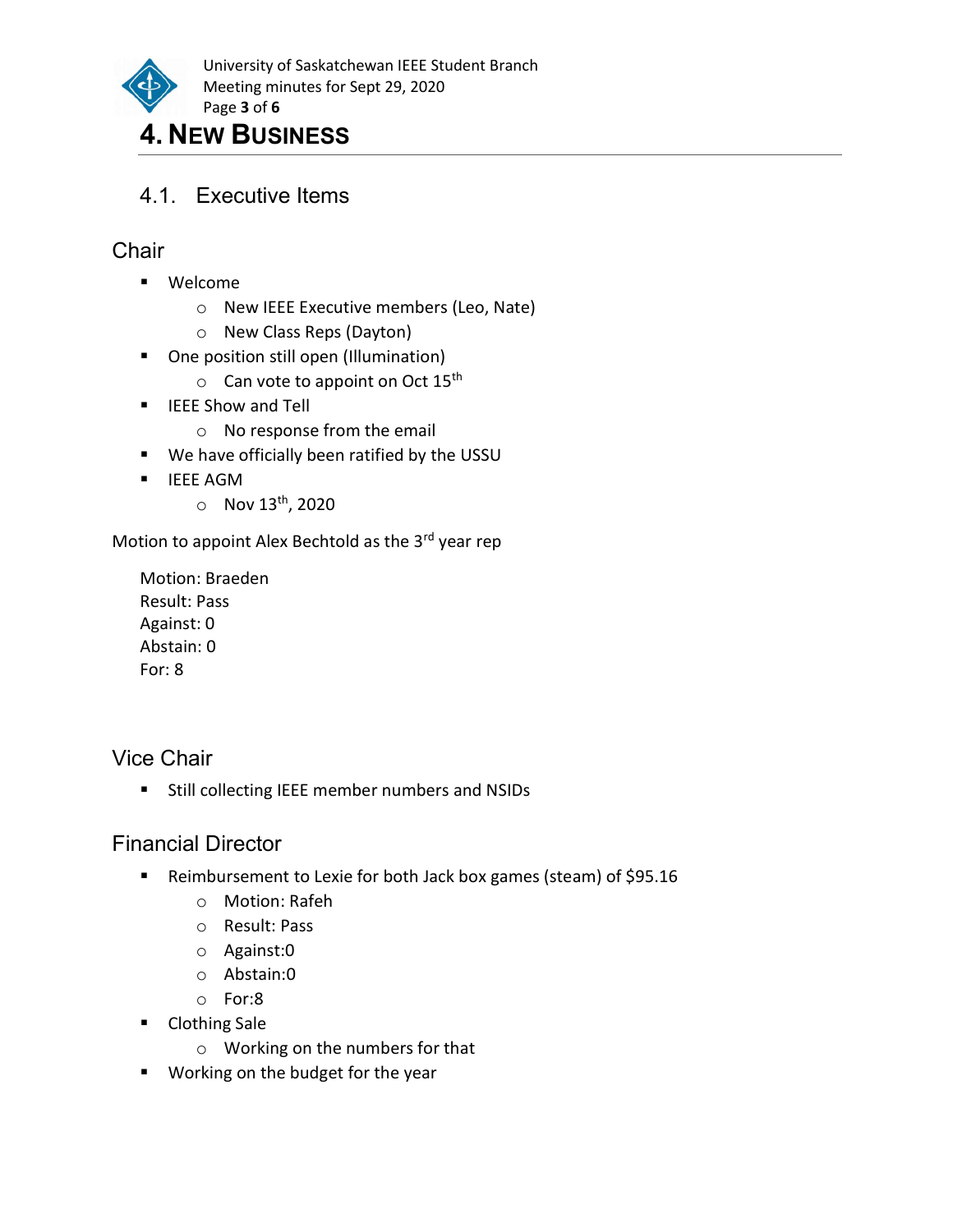

University of Saskatchewan IEEE Student Branch Meeting minutes for Sept 29, 2020 Page 4 of 6

#### Academic Director

- **Survey** 
	- o Not too many responses so far, still waiting for more
	- o Based on initial data, will look for possible tutors

#### Social Director

- **Minecraft server** 
	- o Need to check what version we want to play
	- o Need to check what servers are available
	- o Could do a run until January and see how it goes
- **Possible event Ideas** 
	- $\circ$  Game night in October, (maybe on the 30<sup>th</sup>) Among us
	- o Need to know more midterm dates

#### Public Relations Director

■ Nothing to report

#### McNaughton Director

The IEEE Discord has hit 105 people as of today

#### Illumination Director

■ Not Present

#### Community Outreach Director

■ Nothing to report

#### Graduation Banquet Director

- Talked to Raf about the budget
	- o Interested in helping with the clothing sales
- **Finishing up the USESF funding application**
- **Talked to more people about the grad committee**

## SPECIAL COMMITTEE ITEMS

#### Robotics Coordinator

Not Present.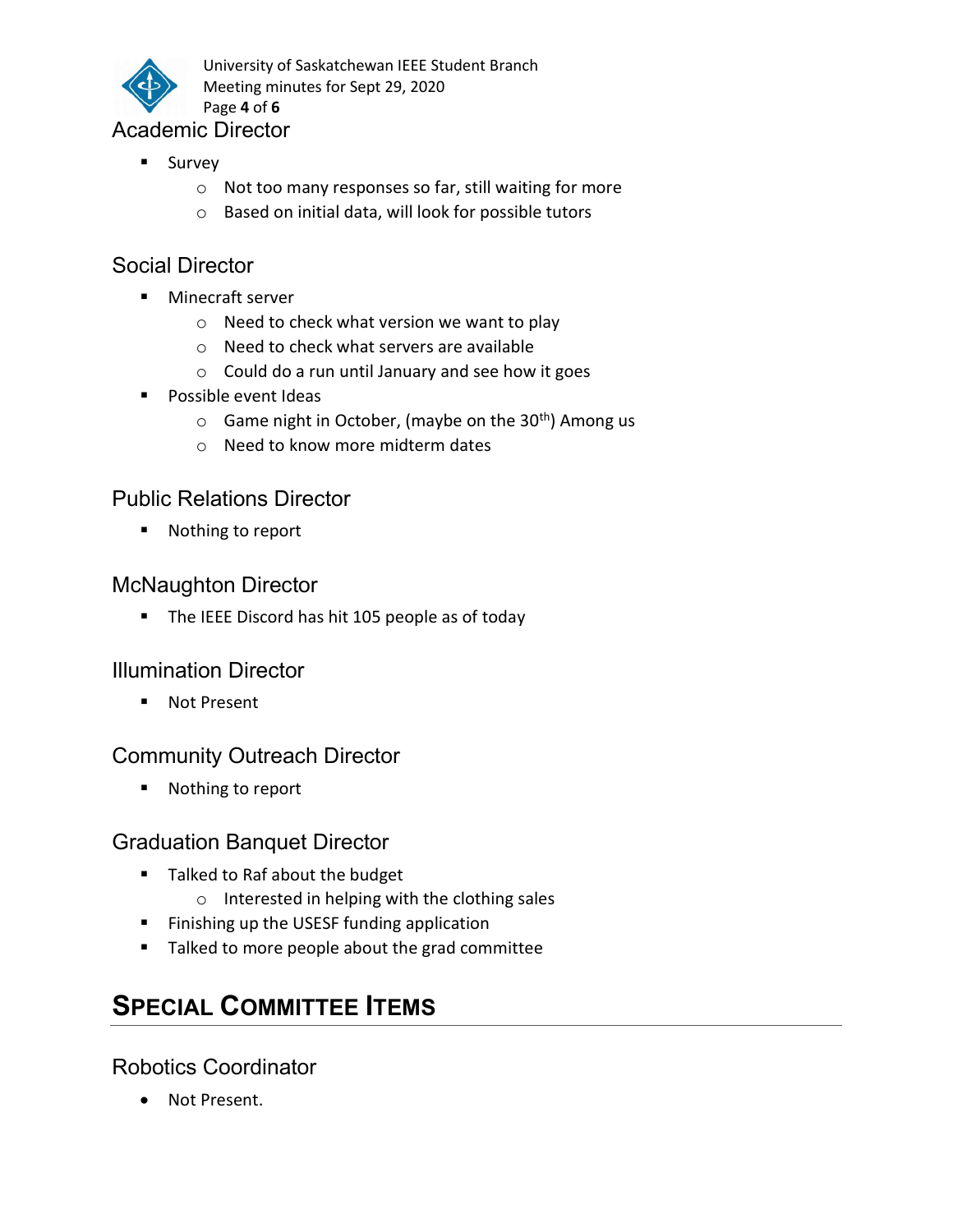

### STUDENT REPRESENTATIVE COMMITTEE ITEMS

#### Graduate Student Representative

■ Nothing to Report.

#### Second Year Representative

■ Nothing to Report.

#### Third Year Representative

■ Nothing to Report

#### Fourth Year Representative

**Will receive info about telecommunications contest regarding Berscheid** 

# 5. DISCUSSION

- USESF
	- $\circ$  October 14<sup>th</sup> is the date to apply for USESF funding
- **Clothing Sale** 
	- o What clothing do we want? (poll)
		- **Toques, Crewnecks, Bunny hugs**
	- o Possible Personal effects
		- Names
		- Grad design for those graduation this year
		- **Sub disciplines**
	- o Possible Design
		- **IEEE** logo
		- **Equations**
		- **Circuits**

Motion to appoint Gedeon to be a 2<sup>nd</sup> year rep

- o Motion: Braeden
- o Result: Pass
- o Against:0
- o Abstain:0
- o For:8